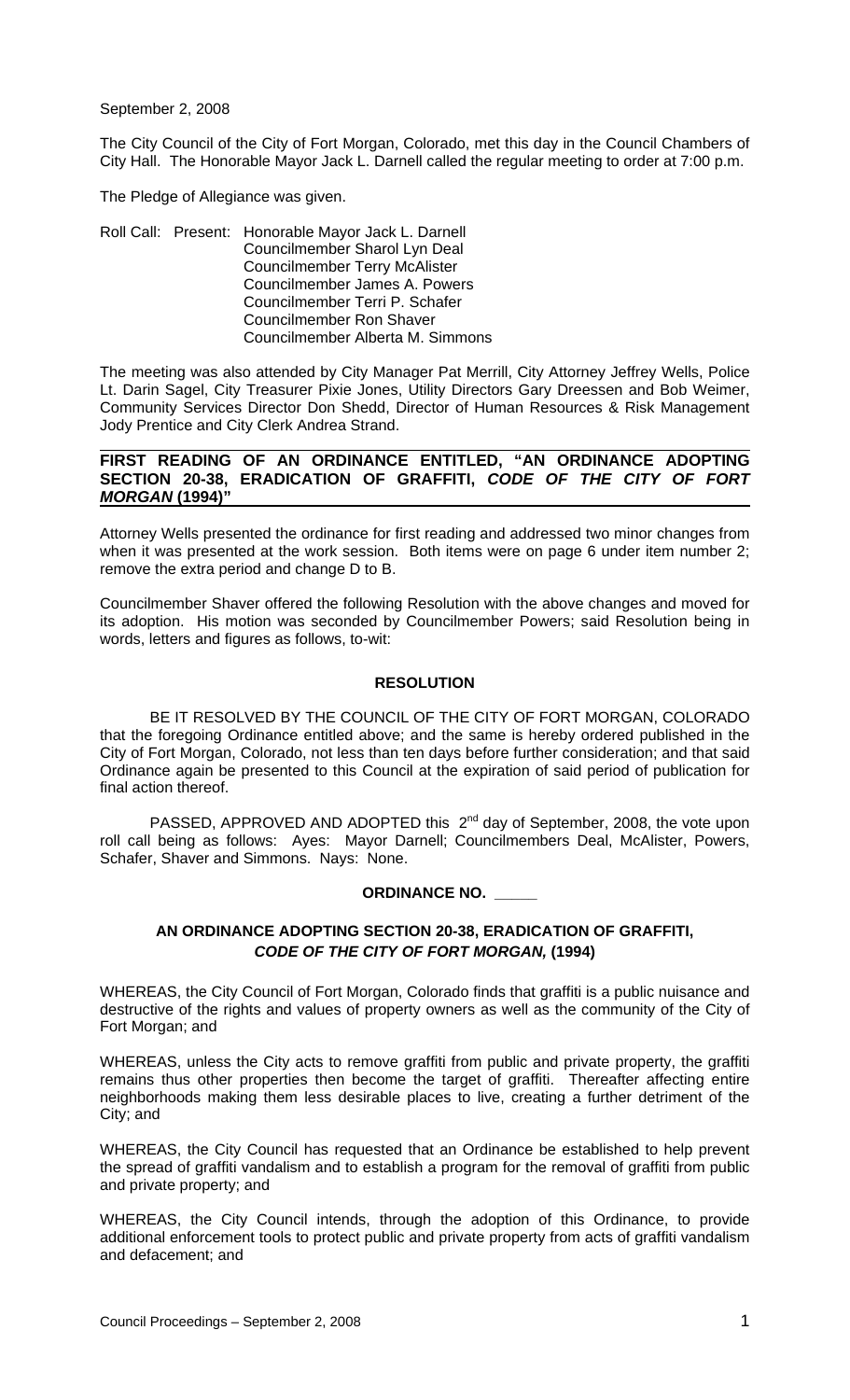WHEREAS, the City Council is authorized to enact this Ordinance pursuant to its police powers, as specified in Article IV, Section 18 of the *Charter of the City of Fort Morgan,* that authorizes the City Council to "pass all such ordinances as shall be necessary to provide for the safety, preserve the health, promote prosperity, improve the morals, order, comfort and convenience of the city."

# THEREFORE, BE IT ORDAINED BY THE COUNCIL OF FORT MORGAN,

Section 1. That Fort Morgan Municipal Code, Chapter 20 is hereby amended, by the addition of Sec. 20-38 as follows:

SEC. 20-38. Eradication of Graffiti

(a) Legislative Intent.

The City Council finds and declares that the unauthorized inscription, word, figure or other defacement that is written, marked, etched, scratched, sprayed, drawn, painted, or engraved on or otherwise affixed to any surface of public or private property by any graffiti implement, to the extent that the graffiti was not authorized in advance by the owner or occupant of the property, or, despite advance authorization, is otherwise deemed a public nuisance by the City of Fort Morgan.

(b) Definitions.

The following words, terms and phrases, when used in this Section, shall have the meanings as set forth, except where the context clearly indicates an alternative meaning:

*Agent* means an individual or entity that is authorized by a business or property owner to act on his or her behalf with regard to the business property.

*Deface* means to mar the external appearance or injure, impair or destroy by effacing significant details of something by removing, distorting, addition to or covering all or a part thereof.

*Graffiti* means the unauthorized inscription, word, sign, symbol, marking, design, figure or other defacement that is written, marked, etched, scratched, sprayed, drawn, painted, or engraved on or otherwise affixed to any surface of public or private property, including but not limited to buildings, structures, fixtures, sidewalks or other improvements, whether permanent or temporary by any graffiti implement, and which is visible from the City's public right-of-way, to the extent that the graffiti was not authorized in advance by the owner or occupant of the property, or, despite advance authorization, is otherwise deemed a public nuisance by the City Council.

*Graffiti implement* means an aerosol paint container, paint, a broad-tipped marker, gum label, paint stick or graffiti stick, etching equipment, brush or any other device capable of scarring or leaving a visible mark on any natural or manmade surface.

*Owner* or *Property Owner* means any person holding legal title to any property, real or personal, located within the City boundaries.

*Property* means any structure, building, premises, business, vacant lot, single family dwelling, multi-family dwelling or any other real or personal property located within the City.

*Service* means notification by posting upon the property, personal service, or delivery by registered, certified and/or first class letter. The date the notice is posted or the letter is deposited in the mail shall constitute the date of service.

*Tenant* means any person leasing, renting, using or in any other way occupying the property of another for any term with his or her assent, express or implied.

(c) Prohibited Acts

A. Defacement. It shall be unlawful for any person to apply graffiti to any natural or manmade surface on any city-owned property or, without the permission of the owner or occupant, on any non-city-owned property.

B. Possession of Graffiti Implements.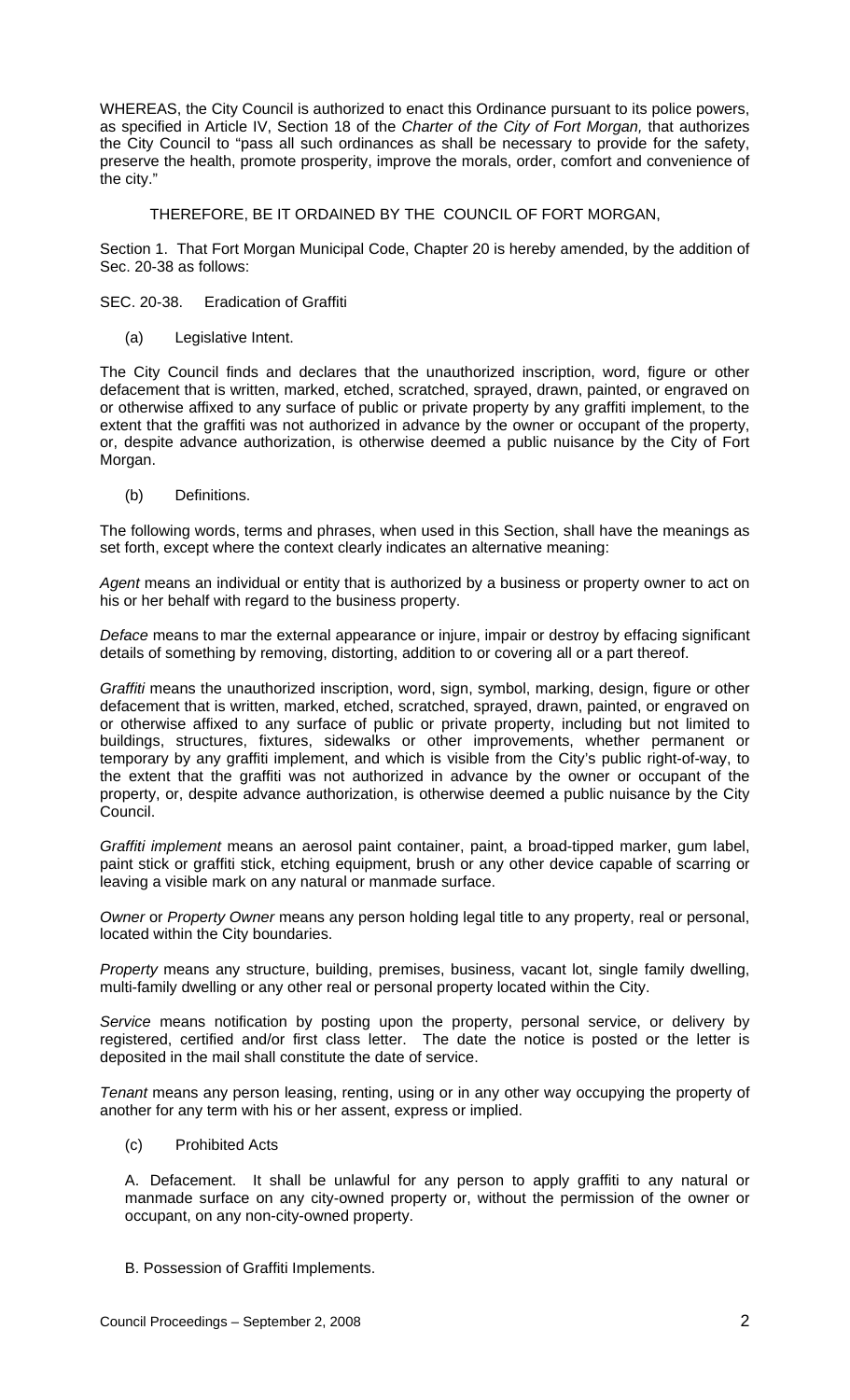- 1. It shall be unlawful for any person to possess any graffiti implement while on any school property, grounds, facilities, buildings, or structures, or in areas immediately adjacent to those specific locations upon public property, or upon private property without the prior written consent of the owner or occupant of such private property. The provisions of this Section shall not apply to the possession of broad-tipped markers by a minor attending or traveling to or from a school at which the minor is enrolled if the minor is participating in a class at the school that formally requires the possession of broad-tipped markers. The burden of proof in any prosecution for violation of this Section shall be upon the minor student to establish the need to possess a broad-tipped marker.
- 2. It shall be unlawful for any person to possess any graffiti implement while in or upon any public facility, park, playground, swimming pool, recreational facility, or other public building or structure owned or operated by the City or while in or within fifty (50) feet of an underpass, bridge abutment, storm drain, or similar types of infrastructure unless otherwise authorized by the City.
- (d) Signage of Graffiti Implements
- A. Signage Required. Every person who operates a retail commercial establishment selling graffiti implements shall:
	- 1. Place a sign in clear public view at or near the display of such products stating: "Graffiti is against the law. Any person who defaces real or personal property with paint or any other liquid or device is guilty of a crime punishable by imprisonment of up to thirty (30) days and/or a fine up to \$1000.00 for each offense."
- B. Notification of this requirement shall be given to all businesses by the City Clerk.
- (e) Penalties.
- A. Fines and Imprisonment. Any person violating this Section shall be punished by a minimum fine of (\$50.00) and a maximum fine for one thousand (\$1,000), or by imprisonment for a term not to exceed thirty (30) days, or by both fine and imprisonment at the discretion of the court.
	- 1. In the case of a minor, the parents or legal guardian shall be jointly and severally liable with the minor for payment of all fines.
	- 2. Failure of the parents or legal guardian to make payment will result in either a contempt citation enforceable by the Court or the filing of a lien on the parents' or legal guardian's property that includes the fine and administrative costs.
- B. Restitution. In addition to any punishment specified in this Section, the court shall order any violator to make restitution to the victim for damages or loss caused directly or indirectly by the violator's offense in the amount or manner determined by the court. In the case of a minor, the parents or legal guardian shall be ordered jointly and severally liable with the minor to make the restitution.
- C. Community Service. In lieu of, or as part of the penalties specified in this Section, the Court may order a minor or adult to perform community service - which may include the following minimum requirements:
	- 1. The minor or adult shall perform at least fifteen (15) hours of community service.
	- 2. At least one parent or guardian of the minor shall be in attendance a minimum of fifty percent (50%) of the period of assigned community service.
	- 3. Reasonable effort shall be made to assign the minor or adult to a type of community service that is reasonably expected to have the most rehabilitative effect on the minor or adult, including community service that involves graffiti removal. If the offender is required to remove graffiti as part of the community service requirement, he/she shall purchase all materials necessary to remove or cover the graffiti. Said materials shall be approved by the public entity or private party for which the removal or cover is being provided.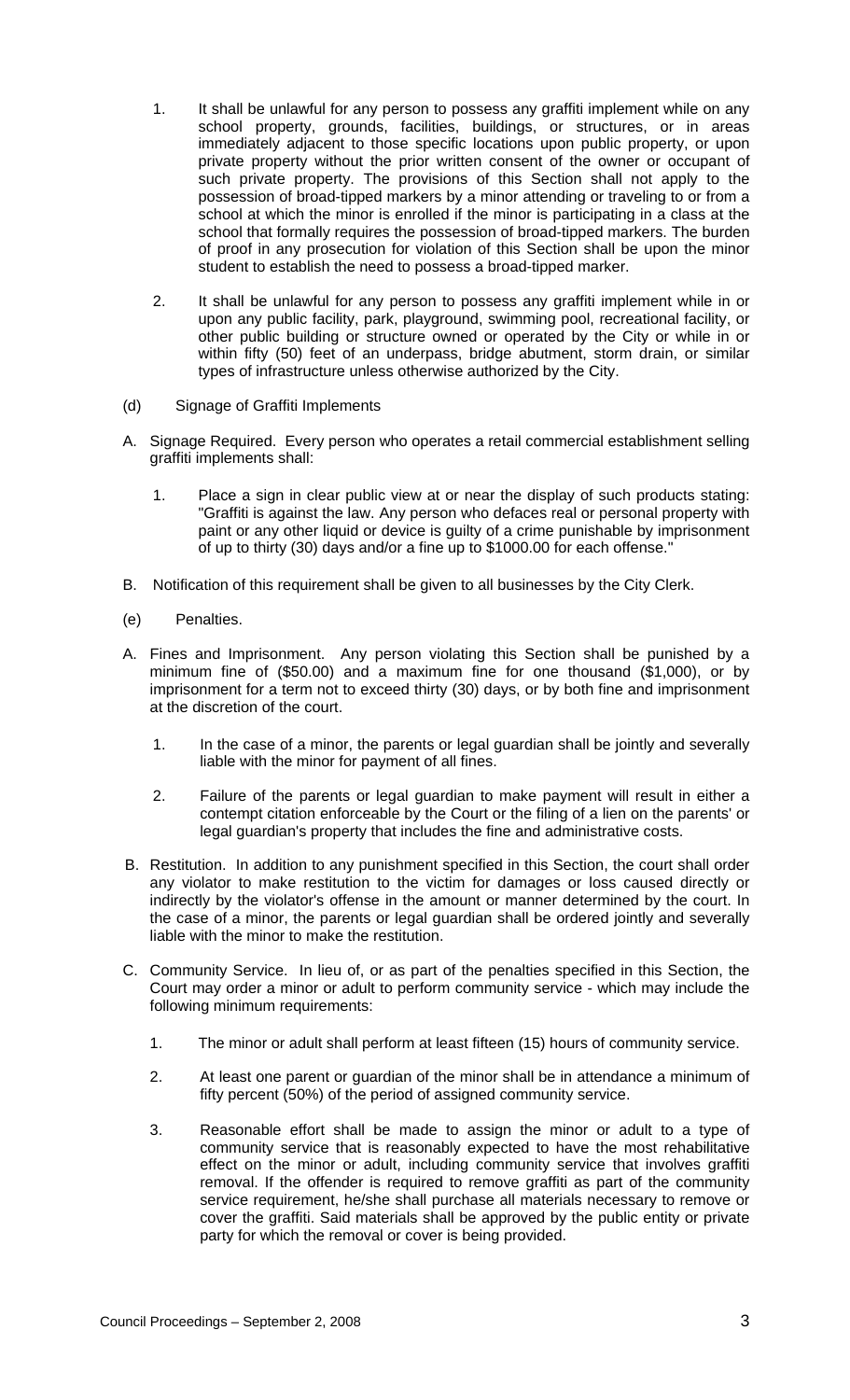- D. Any person who pleads or is otherwise found guilty of violating the provisions of this section or in violation of Section 20-9, Defacing Property shall pay a \$50.00 Graffiti Abatement Surcharge in addition to any other fine, cost or surcharge. Funds accumulated under the Graffiti Abatement Surcharge shall be used by the City to remove graffiti from public and private property as authorized by the City Manager or his designee.
- E. In addition, upon each conviction for violation under this section, the offender's driver's license may be revoked as provided in Section 42-2-125 C.R.S.
- (f) Graffiti as Nuisance
- A. The existence of graffiti on public or private property in violation of this Section is expressly declared to be a public nuisance and, therefore, is subject to the removal and abatement provisions specified in this Section.
- B. It is the duty of both the owner of the property to which the graffiti has been applied and any person who may be in possession or who has the right to possess such property to at all time keep the property clear of graffiti.
- (g) Removal or Covering of Graffiti
- A. Property Owner/Tenant Responsibility. If graffiti is not removed by the perpetrator as set forth in Paragraph A of this section, graffiti shall be removed pursuant to the following provisions:

It is unlawful for any person who is the owner or who has primary responsibility for control of property or for repair or maintenance of property in the City to permit property that is defaced with graffiti to remain defaced for a period of ten (10) days after receipt of notice of the defacement. Such notice shall be made as defined in Sec. 20-38(b). The notice shall contain the following information:

- 1. The street address and legal description of the property sufficient for identification of the property;
- 2. A statement that the property is a potential graffiti nuisance property with a concise description of the conditions leading to the finding;
- 3. A statement that the graffiti must be removed within ten (10) days after receipt of the notice. The existence of graffiti on any property after ten days shall be presumed a public nuisance;
- 4. A statement indicating that if additional time is necessary to clean the property the responsible person must contact the Police Department; and
- 5. A statement that failure to clean the identified property nuisance will establish a basis for the City to enter in an upon the property to abate the nuisance by any necessary means.
- B. Right of City to Remove.
	- 1. Use of Public Funds. Whenever the City becomes aware or is notified and determines that graffiti is located on publicly or privately owned property, the City Manager or his designee shall be authorized to use public funds for the removal of the graffiti, or for the painting or repairing of the graffiti, but shall not authorize or undertake to provide for the painting or repair of any more extensive an area than that where the graffiti is located.
	- 2. Right of Entry on Private Property. If the property owner or responsible party fails to remove the offending graffiti within the time specified by this Section, or if the City has requested consent to remove or paint over the offending graffiti and the property owner or responsible party has refused consent for entry on terms acceptable to the City and consistent with the terms of this subparagraph B, the City shall have the right to enter upon any property in the City of Fort Morgan and abate the graffiti nuisance by whatever reasonable means are available to the City, as determined by the City Manager or his designee.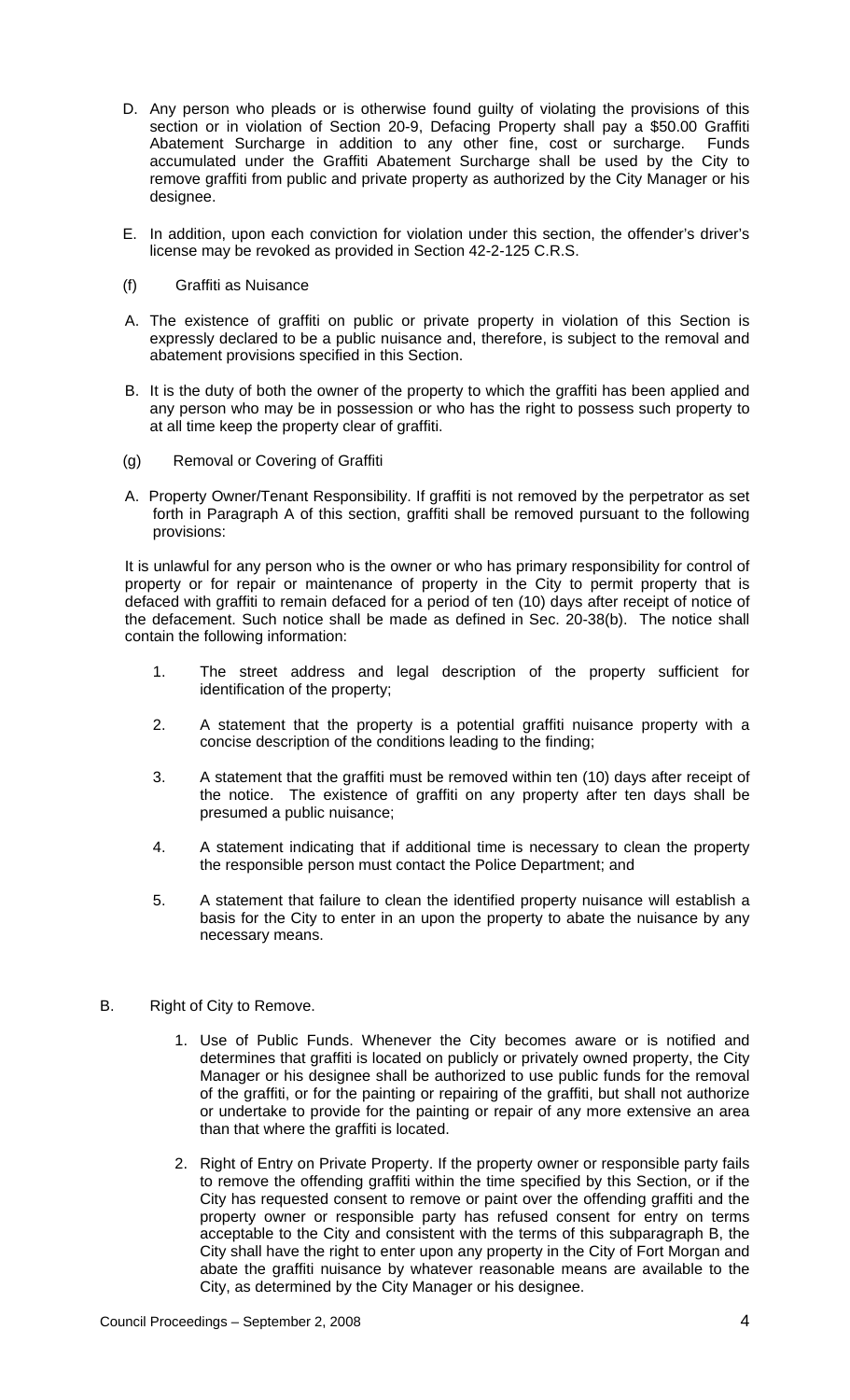(h) Severability Provision.

Severability is intended throughout and within the provisions of the section. If any section, subsection, sentence, clause, phrase or portion of this Section is held to be invalid or unconstitutional by a court of competent jurisdiction, then that decision shall not affect the validity of the remaining portions of this Section.

# EFFECTIVE DATE.

This Ordinance shall be in full force and effect five (5) days after publication.

READ AND PASSED ON FIRST READING AND ORDERED PUBLISHED IN FULL on the 2<sup>nd</sup> day of September, 2008.

[SEAL]

THE CITY COUNCIL OF THE CITY OF FORT MORGAN, COLORADO

 BY: /s/ Jack L. Darnell Mayor

ATTEST:

/s/ Andrea J. Strand City Clerk

# **LOCAL LIQUOR LICENCING AUTHORITY (COUNCIL ACTING AS) APPROVE THE RENEWAL OF A 3.2 PERCENT BEER RETAIL LIQUOR LICENSE FOR WAL-MART, LOCATED AT 1300 NORTH BARLOW ROAD**

Clerk Strand reported that a complete application for renewal of a 3.2 Percent Beer Retail License for Wal-Mart had been received by the Clerk's office. The appropriate fees had been paid for the renewal.

Lieutenant Darin Sagel reported that a violation had occurred which involved the sale of alcohol to a minor on January 5, 2008. He reported that the Colorado Department of Revenue and Wal-Mart had entered into a Stipulation, Agreement and Order. He stated that staff recommended the renewal of this liquor license and introduced the manager of Wal-Mart.

The Manager, Damon Mussman, of 1300 Barlow Road, was present to answer questions. Councilmember Powers asked if a program was in place to instruct employees as to the sale of alcohol. Manager Mussman replied that they had revisited the training policy and reissued training to all employees and 350 people attended. He informed Council that Wal-Mart also initiated a policy that identification would be checked on anyone who appeared to be 40 years of age or under.

Councilmember Powers offered a motion to renew the application for a 3.2 Percent Beer Retail License for Wal-Mart, located at 1300 Barlow Road. His motion was seconded by Councilmember Shaver and carried unanimously.

## **THE APPOINTMENT OF A REPRESENTATIVE FROM THE CITY OF FORT MORGAN TO THE COLORADO MUNICIPAL LEAGUE POLICY COMMITTEE**

Mayor Darnell stated that the City is entitled to designate one representative to the Colorado Municipal League Policy Committee. The appointment is made each fall and the member will serve one year. After discussion, Councilmember Powers was appointed and Clerk Strand was asked to notify Colorado Municipal League.

# **CONSENT AGENDA**

Clerk Strand presented the Consent Agenda for Council consideration. Councilmember Simmons offered a Resolution to approve the Consent Agenda as presented and moved for its